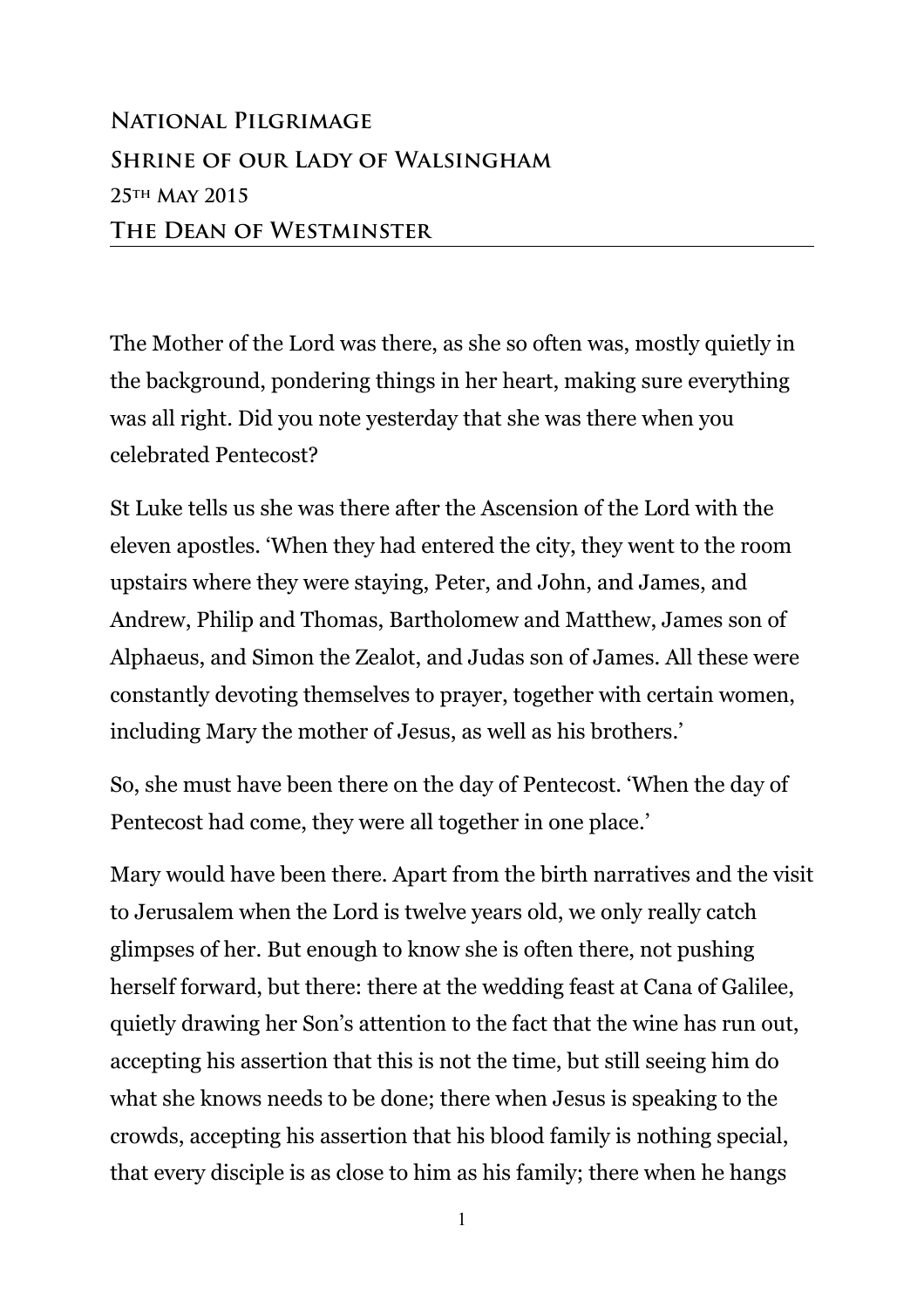on the Cross, accepting that she is to be given as mother to the beloved disciple, to the Church. Now Mary is there, when the Holy Spirit is poured out upon the apostles, at the birth of the Church, the Holy Spirit whose gift, our Lord Jesus Christ, she bore in her womb for nine months and carried in her arms after his birth and after his death as he was brought down from the Cross.

The old man Simeon's prediction had been fulfilled that a sword would pierce her own soul also. She suffered with her beloved Son our Lord Jesus Christ, now she was to reign with him in glory. Through darkness and light, in shadow and sunshine, through thick and thin, in pain and sorrow, in joy and triumph, Mary is there, there with her Son, there with the Church.

Here with the Church, as we celebrate all that our Lady means to us, and all that our Lady has meant to us through English history.

There is a particular moment in our national history that is reflected in the remarkable story of Westminster Abbey. Many kings and queens of England and of the United Kingdom have loved and adorned the Abbey, where they had been crowned and where many of them would be buried. Behind the Abbey's high altar, near the Shrine of St Edward the Confessor, king of England from 1042 to 1066, are buried medieval kings including Richard II with his queen. Richard inherited the throne in 1377 at the age of ten from his grandfather Edward III and reigned for only twenty two years until his deposition by his cousin Henry Bolingbroke who then reigned as Henry IV.

Richard II is not held out as the most shining example of kingship but one thing is sure: he was a man of immense piety, who loved the Abbey. The Wilton diptych, which you will have seen in the National Gallery,

2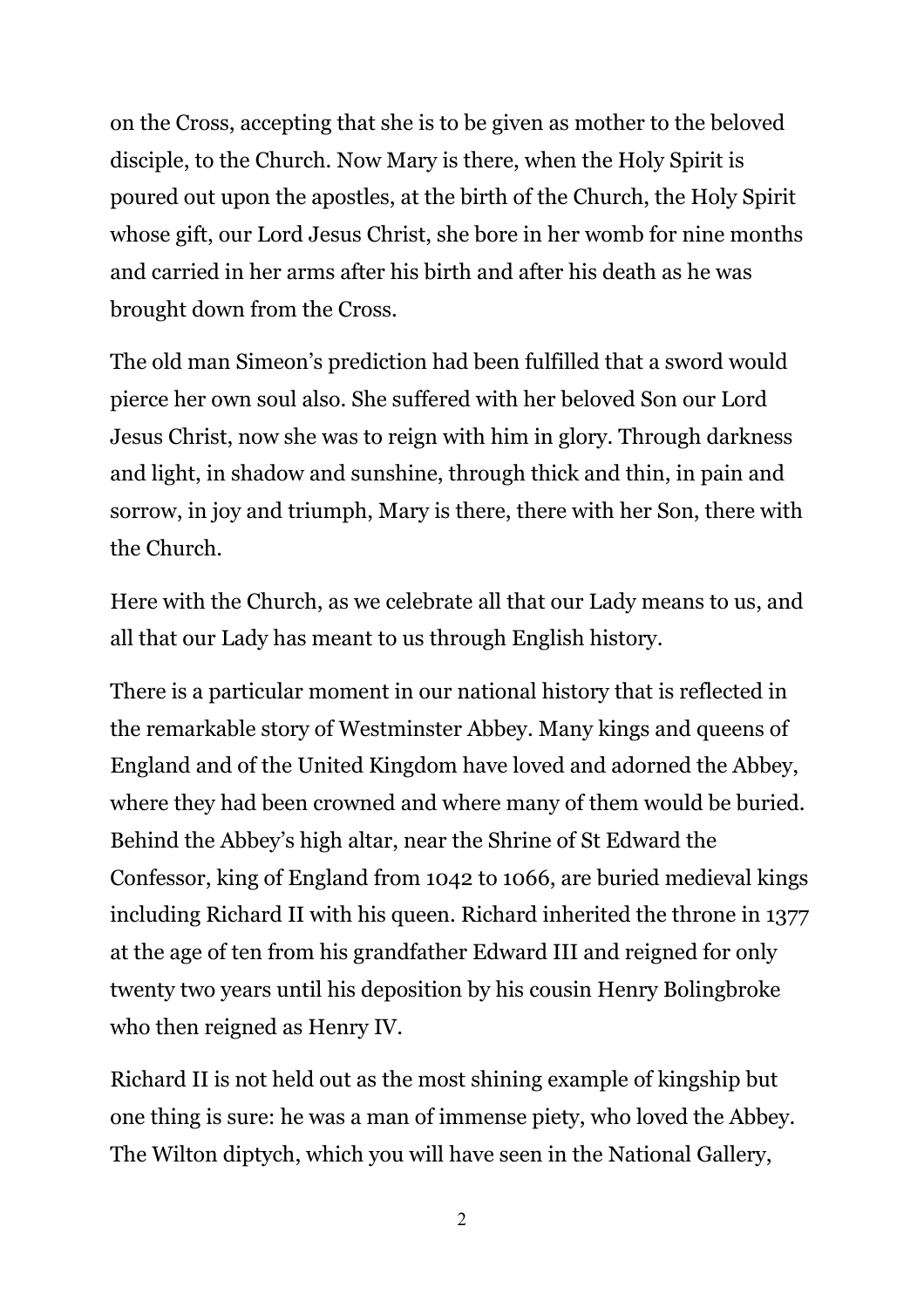depicts him, surrounded by saints who had altars in their honour in the Abbey, offering his kingdom to our blessed Lady as her dowry. His connection with the Abbey is still cherished.

In 1377, the Countess of Pembroke endowed a chantry chapel for masses to be said for the soul of her dead husband in a niche beside the chapel of St John the Baptist. She gave for the chapel an alabaster image of our Lady, which my predecessor the wonderful abbot Nicholas Litlyngton named Our Lady of Pew, a copy of the royal shrine to Our Lady of Pew in the Palace of Westminster, probably meaning Our Lady Puissant, the Virgo Potens, Our Lady of Power.

A few years later, in 1381, King Richard II suffered great anxiety as a result of the Peasants' Revolt, a major uprising against a poll tax. Wat Tyler and rebels from south-east England amassed at Blackheath and threatened Richard's reign. Later the king would meet a delegation at Smithfield. The chronicler [Froissart](http://en.wikipedia.org/wiki/Jean_Froissart) gives a vivid description of the manner in which the young king Richard II prepared to meet the rebels:

'Richard II on the Saturday after Corpus Christi went to Westminster, where he heard Mass at the Abbey with all his Lords. He made his devotions at a statue of [Our Lady](http://en.wikipedia.org/wiki/Blessed_Virgin_Mary) in a little chapel that had witnessed many miracles and where much grace had been gained, so that the Kings of England have much faith in it.'

The rebellion failed and order was restored. The King saw this as a miracle granted through the intercession of our Lady, and sought to encourage her veneration at Westminster. He placed his Kingdom under our Lady's protection, in thanksgiving for having regained it. 'This is your Dowry, O Holy Virgin; therefore rule over it, O Mary.' Richard refurbished the chapel in the Abbey.

3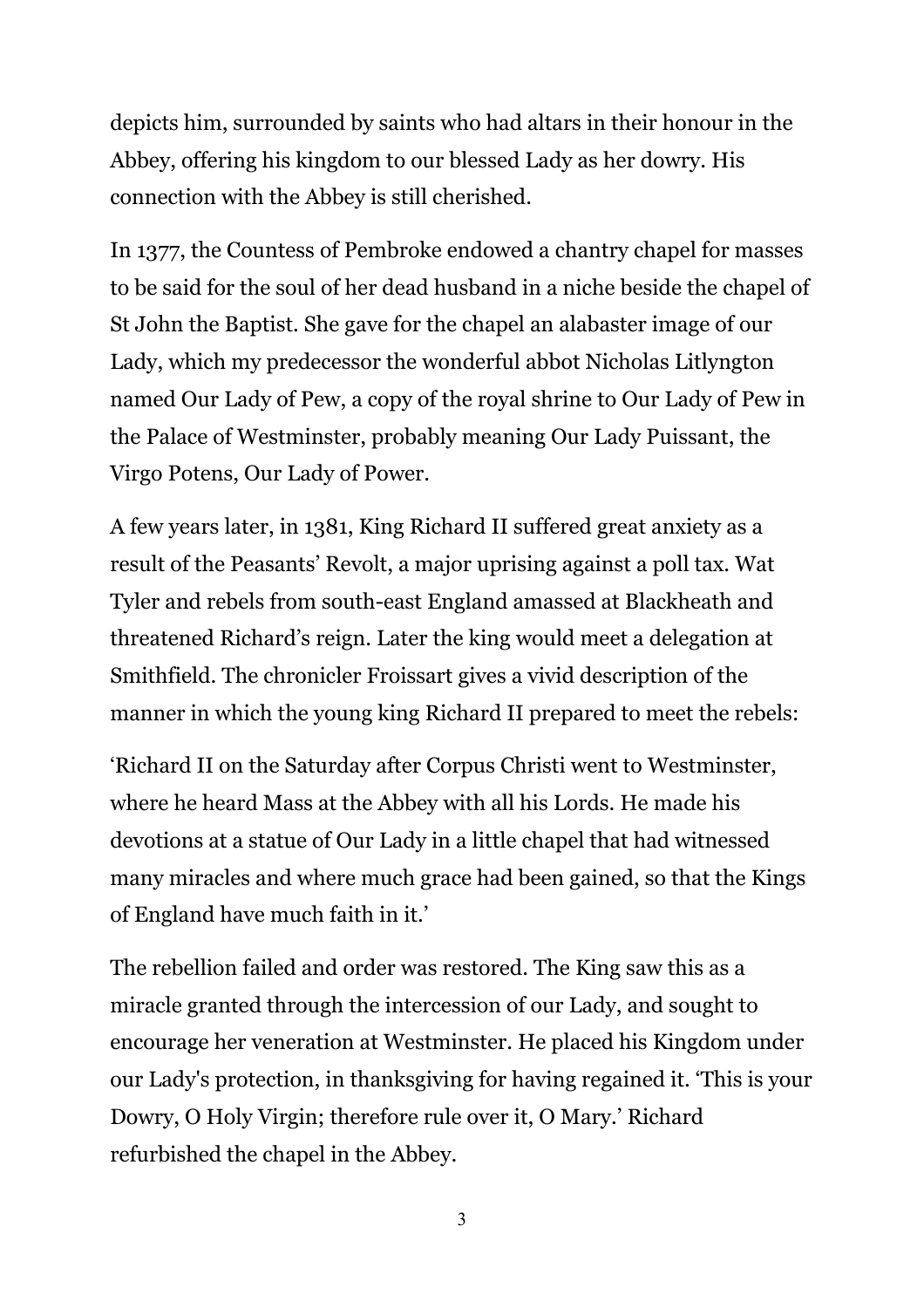On 10th February 1399, he issued this proclamation. 'The contemplation of the great mystery of the Incarnation has brought all Christian nations to venerate her from whom came the beginnings of redemption. But we, as the humble servants of her inheritance, and liegemen of her especial dower, as we are approved by common parlance, ought to excel all others in the favour of our praises and devotions to her.'

The image of Our Lady of Pew was removed from the Abbey at some point, although the colouring of the niche always preserved the place where the image had been. Then on  $10^{th}$  May 1971, following the initiative of a private benefactor and the work of Sister Concordia Scott of Minster Abbey on the Isle of Thanet, a new alabaster statue, modelled on the statue of our Lady of Westminster in Westminster Cathedral, was enthroned in the niche. Carved on its back is the prayer of our Lord Ut unim sint, that they may be one. A flourishing ecumenical Society of our Lady of Pew maintains the devotion.

All this is well and a blessing. But in that same small chapel, there is one remarkable carving from Richard II's reign that has remained unchallenged and unaltered in the past six hundred and thirty five years. Visiting the Abbey, if you turn off the north ambulatory around the Shrine of St Edward and open the 14<sup>th</sup> century gates into the little chapel of our Lady of Pew with their prickets for the candles of the faithful, and stand in front of Mother Concordia's image, then look up. On a boss above your head is a beautiful tiny carved image of our blessed Lady in red, her hands clasped in prayer, surrounded by six cherubs, kneeling on the cloud that is taking her to heaven: a 14th century image of the Assumption of our Lady, in Westminster Abbey, undisturbed by Protestant reformers in the  $16<sup>th</sup>$  century, puritans in the  $17<sup>th</sup>$ , deists in the  $18<sup>th</sup>$ , revisionists in the 19<sup>th</sup> and modernists in the 20<sup>th</sup> century. Through